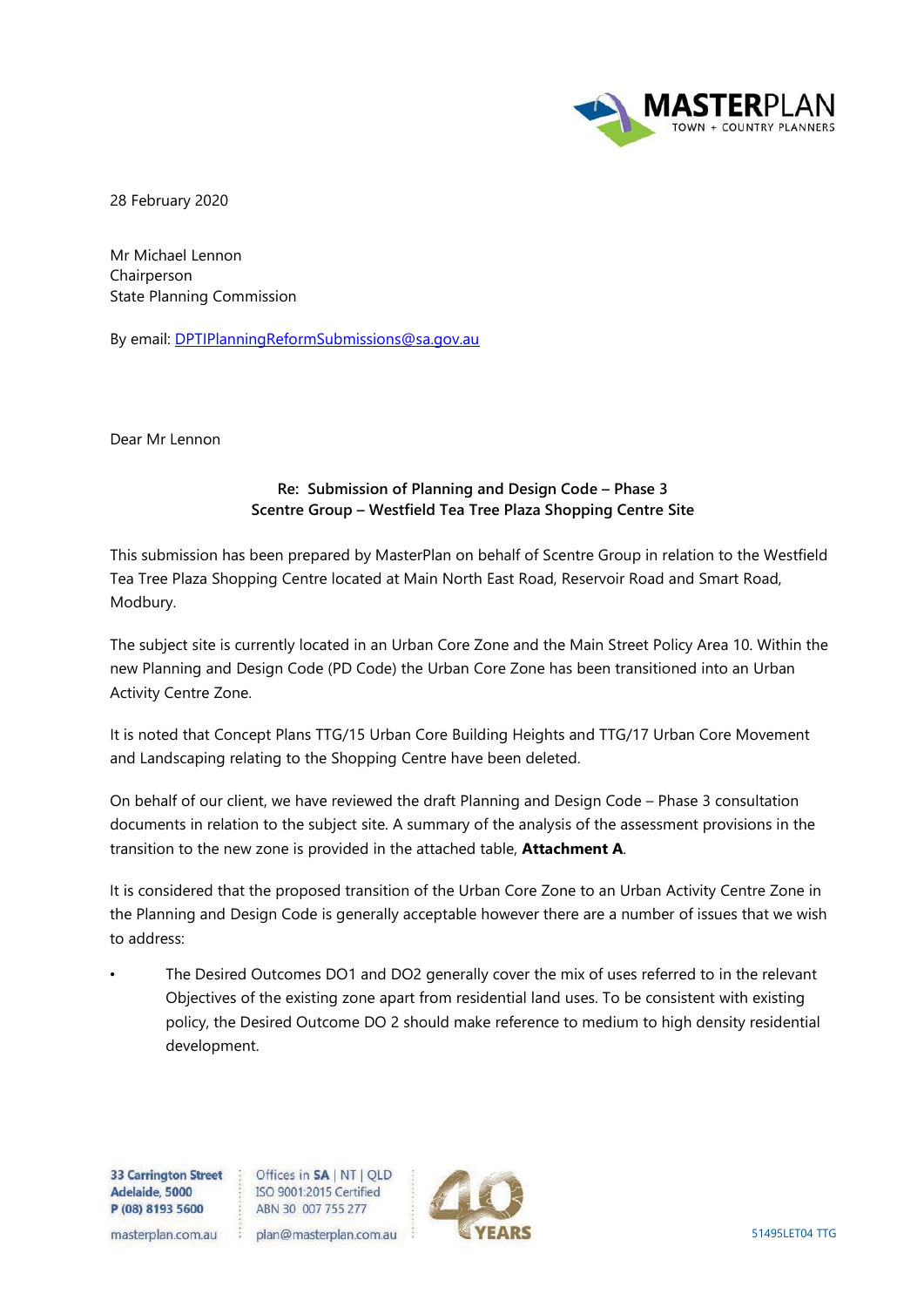

- Similarly, Performance Outcome PO1.1 makes no mention of residential land uses. Affordable housing, aged persons accommodation, dwelling, residential flat building and supported accommodation are all listed as envisaged land uses in the current zone. Although residential development is mentioned in PO1.3 and PO1.5, it should also be mentioned in PO1.1.
- We note that no land uses are listed in DTS 1.1 which we consider to be a failure in the drafting of the proposed zone provisions and is inconsistent with the drafting of Zone provisions throughout the Planning and Design Code. In support of our analysis we reference the Suburban Activity Centre Zone, DTS 1.1 which expressly lists all the land uses that are considered to fulfil PO1.1 of the zone for Land Use and Intensity.
- There is only one residential development Performance Outcome PO1.5 regarding density (minimum net density of 35 dwelling units per hectare). There is no reference to higher density development, i.e. 60- 67 dwellings per hectare, which is current policy (PDC 9 and 10) and should be included.
- The Deemed to Satisfy DTS 2.6 provision that not less than 50 percent of the ground floor primary frontage of buildings are visually permeable, transparent or clear glazed is a new provision and is supported.
- In the PD Code, building height levels are proposed to be specified in the Technical and Numerical Variation Overlay (TNV). we note that the proposed height of five (5) storeys is consistent with the current building height requirements (5 Storey for the subject site) outlined in Concept Plan Map TTG/15).
- There is also no information available in the zone. In the general policies relating to Design in Urban Areas, there are general setback requirements that could be applied but the existing setback requirements in in PDC 22 and 23 should be retained in some form.
- The vehicle parking rates are located within the General Development Policy section and are consistent for the Urban Activity Centre Zone, i.e. minimum three (3) spaces per 100 square metres; and maximum five (5) spaces per 100 square metres, which is supported.
- There is no reference to advertising signs in the current zone and there is no reference specifying a maximum height or a maximum display area in the current Urban Core Zone or the General Council policy.
- The PD Code includes a Performance Outcome and a Deemed to Satisfy provision in the Urban Activity Centre Zone and a General Policy Requirement for the zone that specifies an 8.0-metre height limit and five (5) square metre display area for freestanding signs. Noting the size and scale of the shopping centre such a restriction on signs is considered inappropriate when applied to an integrated shopping centre in an Urban Activity Centre Zone.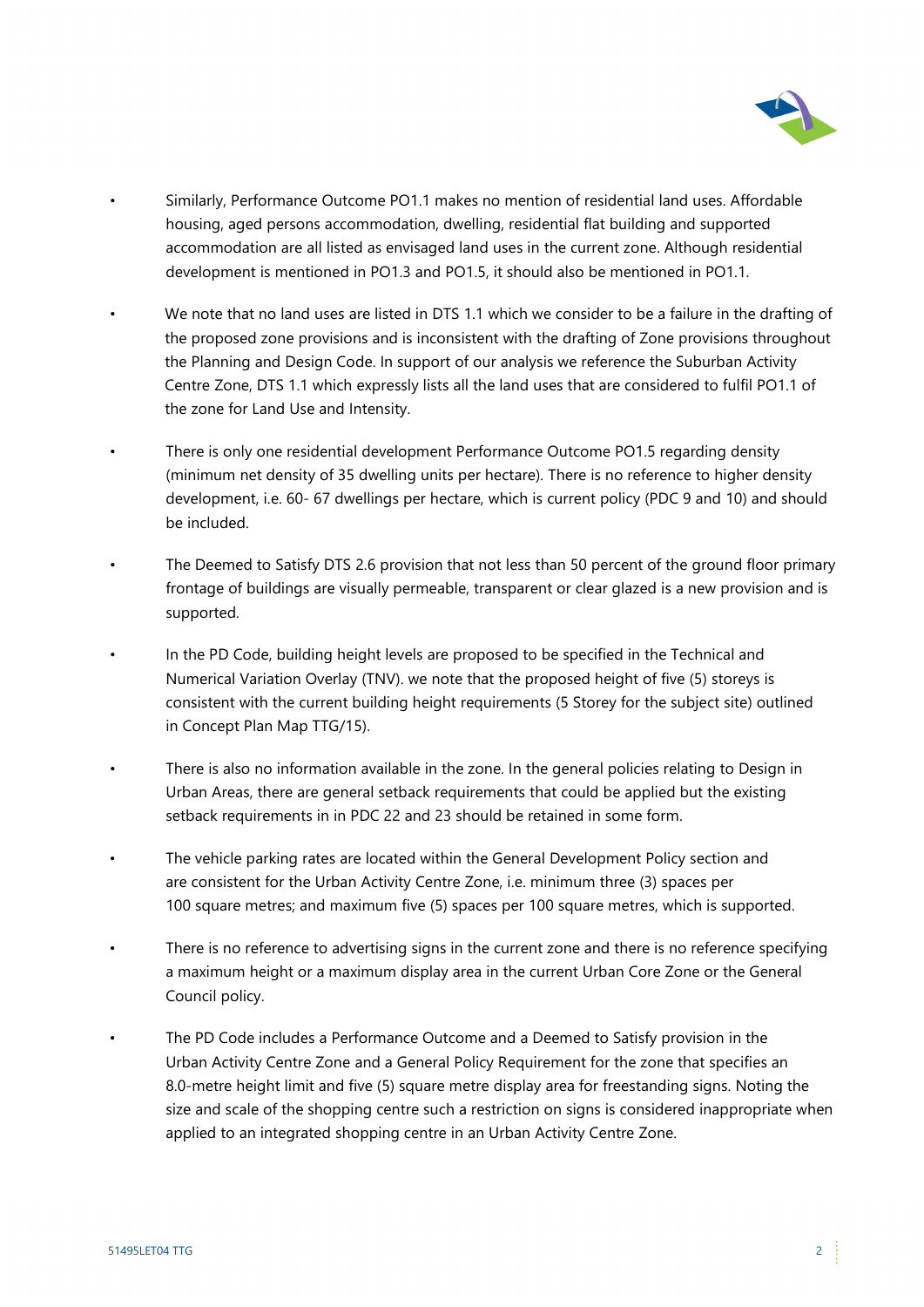

• There are fundamental concerns regarding the drafting of the Procedural Matters (Notification) section of the Zone which lists:

"*development on a site located adjacent a dwelling within a neighbourhood none (sic) which comprises:*

- *(i) construction of a building which fails to comply with DTS 3.1 to 3.3 (inclusive);*
- *or*
- *(ii) the construction of or change of use to a retail fuel outlet, educational establishment, emergency services facility, entertainment venue, hospital, hotel, light industry."*

Clarification is required to determine the intent of this clause, which is assumed to relate to dwellings on land in an adjacent "*Neighbourhood Zone*" being any type of neighbourhood zone. If this is the intent, then the notification policy is supported however the current wording may need to be revised to reflect this intent.

On behalf of our client we request that the following amendments be made to the PD Code in relation to the Tea Tree Plaza Shopping Centre:

- inclusion of reference to residential facilities in Desired Outcomes 1 and 2 of the Urban Activity Centre Zone;
- inclusion of reference to residential in the land uses listed in Performance Outcome 1;
- Inclusion of reference to high density development, i.e. 60-67 dwellings per hectare in the relevant Performance Outcomes; and
- delete the Urban Activity Centre Zone from Table 1 Maximum Size and Height Requirements for Signs allowing signs to be considered on their merits against the relevant Performance Outcomes.

Should you require any further details on this submission, please do not hesitate to contact the undersigned.

Yours sincerely

**Greg Vincent** MasterPlan SA Pty Ltd

Enc: Attachment A: Comparison Table cc: Aimee Taylor, Scentre Group.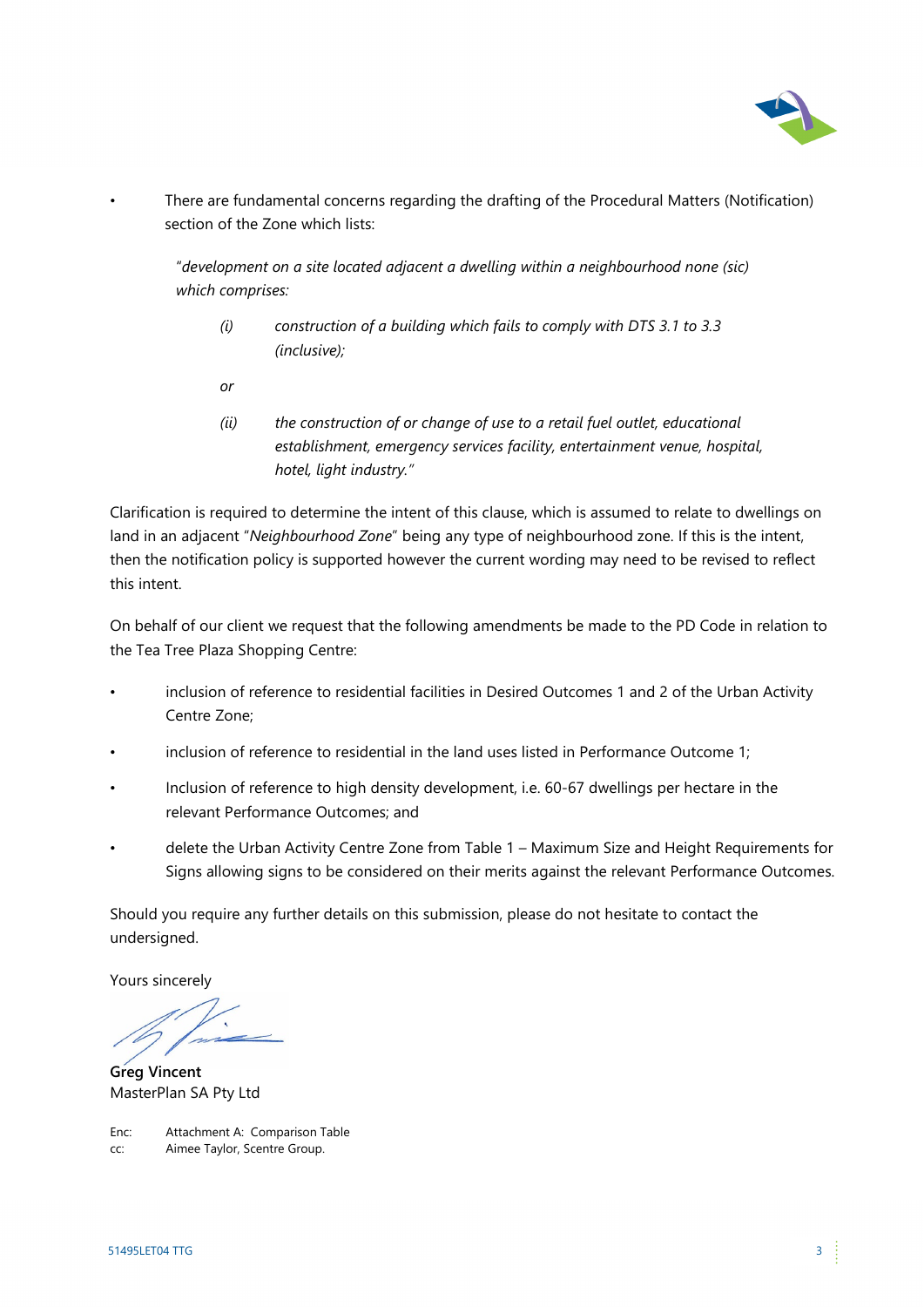## **WESTFIELD SHOPPING CENTRE TEA TREE PLAZA**

## **Zoning Table**

| <b>Existing Council's Development Plan</b>                                                                                                                                                                                                                                                                                                                                     | <b>New Planning and Design Code</b>                                                                                                                                                                                                                                                              |
|--------------------------------------------------------------------------------------------------------------------------------------------------------------------------------------------------------------------------------------------------------------------------------------------------------------------------------------------------------------------------------|--------------------------------------------------------------------------------------------------------------------------------------------------------------------------------------------------------------------------------------------------------------------------------------------------|
| <b>Development Plan: City of Charles Sturt</b><br>ЮC<br>Urban Core Zone (UC)<br>Zones<br>Commercial<br>Open Space<br>MAP TTG/35<br>SEE ENL MAP TTG/36 Rec<br>Recreation<br>Residential<br>Urban Core<br>Zone Boundary<br><b>THE HALFHALLY</b><br>H<br>Policy Area 10: Main Street<br>SEE ENL M<br>MAP TTG/35                                                                   | 12/12/2019. 15:37:43<br>1:4.514<br>0.1                                                                                                                                                                                                                                                           |
| <b>OBJECTIVES</b><br>A Regional Centre representing the primary focus for business and commercial<br>services for the region, outside the central business district of Adelaide, providing<br>a full range of shopping, administrative, cultural, community, entertainment,<br>education, religious and recreational facilities, and public and private office<br>development. | <b>Desired Outcome (DO)</b><br><b>DO 1</b><br>A cohesive and legible environment supporting a broad spectrum of<br>regional level business, shopping, entertainment and recreational<br>facilities that can cater for large crowds, smaller social gatherings and<br>events over extended hours. |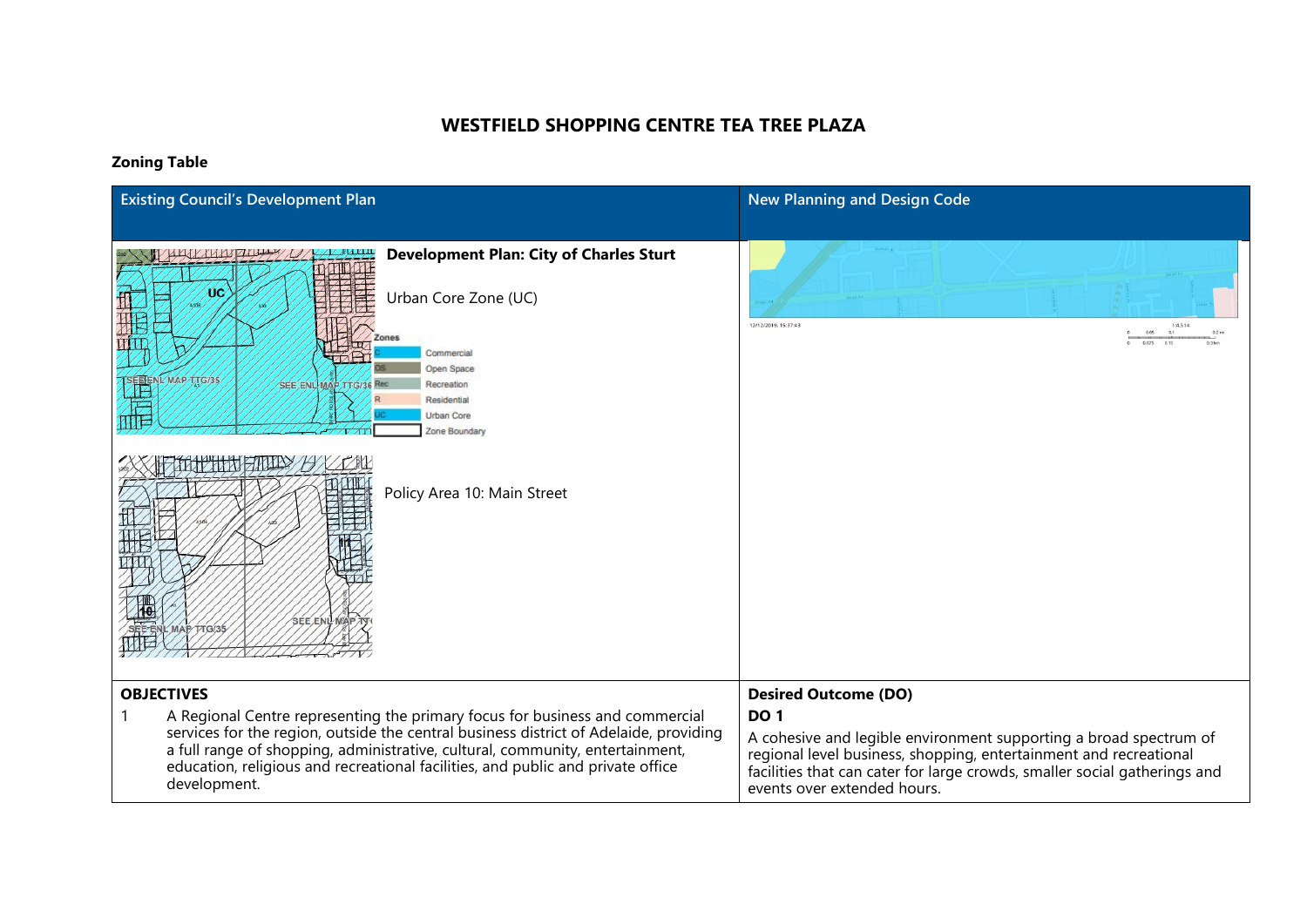| $\overline{2}$                   | A mixed use zone accommodating a mix of employment generating land uses and<br>medium to high density residential development in close proximity to a high       | <b>DO 2</b><br>Primary business, shopping and entertaining areas are integrated with                   |
|----------------------------------|------------------------------------------------------------------------------------------------------------------------------------------------------------------|--------------------------------------------------------------------------------------------------------|
|                                  | frequency public transport corridor.                                                                                                                             | public transport facilities, pedestrian and cycling networks, and                                      |
| $\mathsf{3}$                     | Development within a mixed use environment that is compatible with surrounding<br>development and which does not unreasonably compromise the amenity of the      | community transport infrastructure, and designed to enhance the<br>quality of the public realm.        |
|                                  | zone or any adjoining residential zone.                                                                                                                          |                                                                                                        |
| $\overline{4}$                   | Smaller dwellings, including innovative housing designs, located close to local<br>services and public transport stops.                                          | Performance Outcomes (PO) and Deemed to Satisfy / Designated<br>Performance Outcome Criteria (DTS/DPF) |
| 5                                | Mixed use development integrated with a high quality public realm that promotes<br>walking, cycling, public transport patronage and positive social interaction. |                                                                                                        |
| 6                                | A zone that provides a spatial separation, or transitions down, in scale and<br>intensity to adjacent lower density residential zones.                           |                                                                                                        |
| 7                                | Development that contributes to the desired character of the zone.                                                                                               |                                                                                                        |
|                                  | <b>DESIRED CHARACTER</b>                                                                                                                                         | N/A. There are no desired character statements in the P&D Code                                         |
|                                  |                                                                                                                                                                  |                                                                                                        |
|                                  | PRINCIPLES OF DEVELOPMENT CONTROL                                                                                                                                | <b>Land Use and Intensity</b>                                                                          |
| <b>Land Use</b>                  |                                                                                                                                                                  | PO 1.1                                                                                                 |
|                                  |                                                                                                                                                                  |                                                                                                        |
|                                  | The following types of development, or combination thereof, are envisaged in the                                                                                 | Shops, offices, entertainment, health, education and recreation related                                |
|                                  | zone:                                                                                                                                                            | uses supplemented by other complementary businesses that provide a                                     |
|                                  | affordable housing<br>aged persons accommodation                                                                                                                 | comprehensive range of goods and services to the region.<br><b>DTS 1.1</b>                             |
| $\blacksquare$                   | child care facility                                                                                                                                              | None are applicable.                                                                                   |
| $\blacksquare$                   | civic centre                                                                                                                                                     | <b>PO 1.2</b>                                                                                          |
| $\blacksquare$                   | community centre                                                                                                                                                 | Facilities within the centre sited and designed with a view to promoting                               |
| $\blacksquare$<br>$\blacksquare$ | consulting room                                                                                                                                                  | after-hours use to reinforce the centre as the focus of social activity.                               |
| $\blacksquare$                   | convention centre<br>dwelling                                                                                                                                    | <b>DTS 1.2</b>                                                                                         |
| $\blacksquare$                   | educational establishment                                                                                                                                        | None are applicable.                                                                                   |
| $\blacksquare$                   | entertainment venue except within a transition area identified on Concept Plan Map                                                                               | <b>PO 1.3</b>                                                                                          |
|                                  | <b>TTG/16 - Urban Core Land Uses</b>                                                                                                                             | Residential development does not prejudice the operation of existing                                   |
| $\blacksquare$                   | emergency services facility                                                                                                                                      | non-residential development and the long term provision of services and                                |
| $\blacksquare$                   | hospital                                                                                                                                                         | facilities for wider community benefit.                                                                |
|                                  | hotel except within a transition area identified on Concept Plan Map TTG/16 - Urban<br>Core Land Uses                                                            | <b>DTS 1.3</b><br>None are applicable.                                                                 |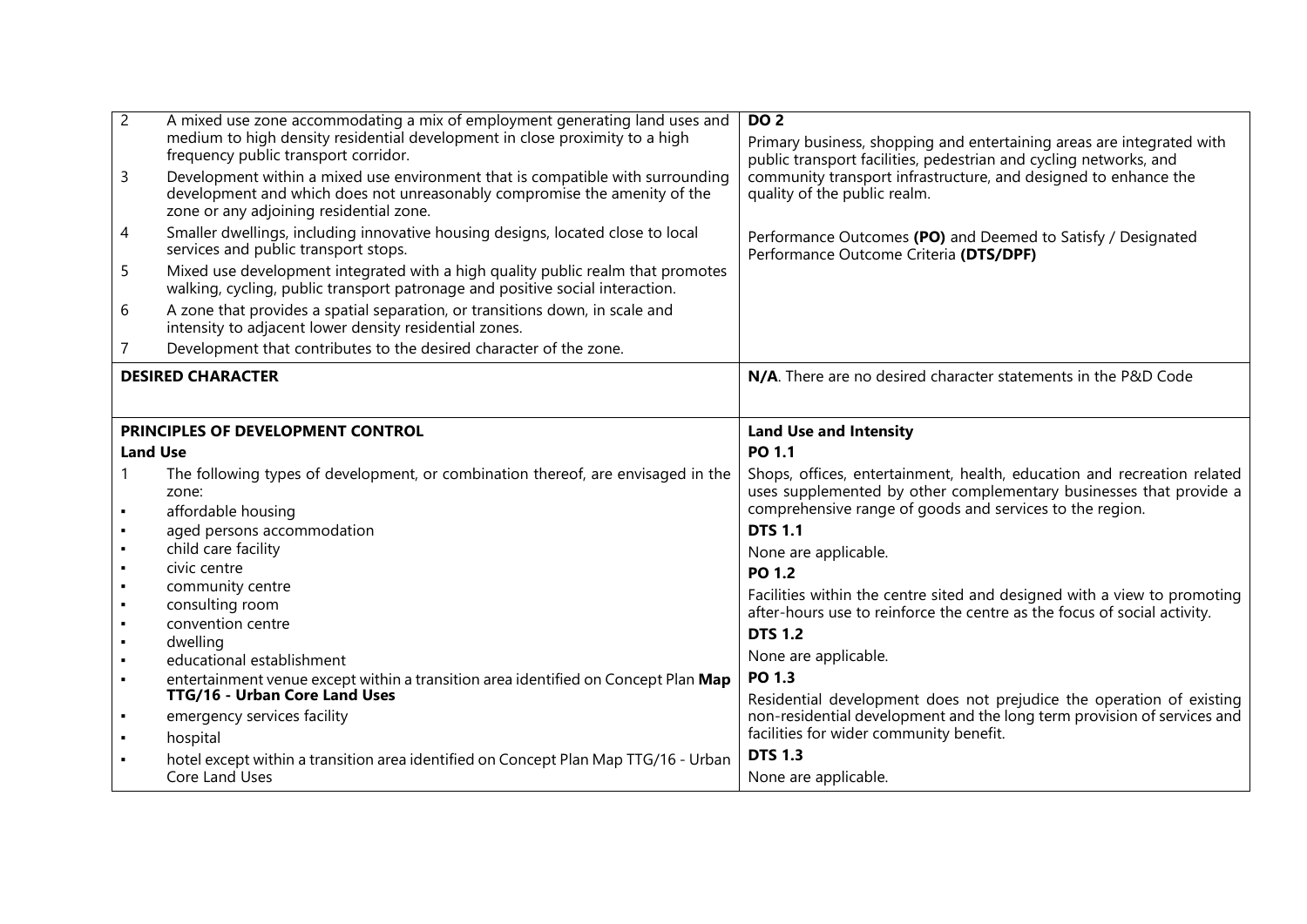|                  | library                                                                                                            | PO 1.4                                                                                                      |  |
|------------------|--------------------------------------------------------------------------------------------------------------------|-------------------------------------------------------------------------------------------------------------|--|
| $\blacksquare$   | indoor recreation facility                                                                                         | Dwellings developed in conjunction with non-residential uses to support                                     |  |
| $\blacksquare$   | licensed premises                                                                                                  | business, entertainment and recreational activities and contribute to                                       |  |
|                  | light industry within the light industry area identified on Concept Plan Map TTG/16                                | making streets and pedestrian thoroughfares pleasant and lively places.                                     |  |
|                  | - Urban Core                                                                                                       | <b>DTS 1.4</b>                                                                                              |  |
| <b>Land Uses</b> |                                                                                                                    | Dwellings are located at upper levels of buildings with non-residential<br>uses located at ground level.    |  |
| $\blacksquare$   | motor repair station                                                                                               | PO 1.5                                                                                                      |  |
|                  | place of worship                                                                                                   | Where residential development is appropriate having regarding to other                                      |  |
| $\blacksquare$   | nursing home                                                                                                       | performance outcomes of the zone, residential development achieves                                          |  |
|                  | office                                                                                                             | medium-to-high densities.                                                                                   |  |
| $\blacksquare$   | pre-school                                                                                                         | PO 1.5                                                                                                      |  |
| $\blacksquare$   | residential flat building                                                                                          | Residential development achieves a minimum net density of 35 dwelling                                       |  |
| $\blacksquare$   | retirement village                                                                                                 | units per hectare.                                                                                          |  |
|                  | service industry within the light industry area identified on Concept Plan Map                                     | PO 1.6                                                                                                      |  |
|                  | TTG/16 - Urban Core                                                                                                | Bulky goods outlets are sited and designed to achieve or maintain a                                         |  |
| <b>Land Uses</b> |                                                                                                                    | vibrant and interesting streetscape within retail areas.                                                    |  |
| $\blacksquare$   | store within the light industry area identified on Concept Plan Map TTG/16 - Urban<br>Core Land Uses               | DTS/DPF 1.6<br>Bulky goods outlets with a gross leasable area of 500m2 or more are                          |  |
| $\blacksquare$   | shop or group of shops                                                                                             | located towards the periphery of the zone.                                                                  |  |
| $\blacksquare$   | special event                                                                                                      |                                                                                                             |  |
| $\blacksquare$   | supported accommodation                                                                                            | <b>Built Form and Character</b>                                                                             |  |
| $\blacksquare$   | tourist accommodation                                                                                              | <b>PO 2.1</b>                                                                                               |  |
| $\blacksquare$   | warehouse within the light industry area identified on Concept Plan Map TTG/16 -                                   | Development throughout the zone that integrates with existing                                               |  |
|                  | Urban Core Land Uses.                                                                                              | development through building scale, connections and complementary                                           |  |
| $\overline{c}$   | Development listed as non-complying is generally inappropriate.                                                    | land uses.                                                                                                  |  |
| $\mathsf{3}$     | Core Areas, Transition Areas and other identified features should be developed in                                  | <b>DTS 2.1</b>                                                                                              |  |
|                  | accordance with Concept Plan Map TTG/16 - Urban Core Land Uses.                                                    | None are applicable.                                                                                        |  |
| 4                | Core Areas should be developed to include a range of land uses that are high                                       | <b>PO 2.2</b>                                                                                               |  |
|                  | pedestrian generators, directly promote public transport use and provide<br>opportunities for multi-purpose trips. | Development integrated with existing or planned public or community<br>transport interchanges and networks. |  |
| 5                | Light industrial and commercial development (including high technology and                                         | <b>DTS 2.2</b>                                                                                              |  |
|                  | research-based activity) should be located in the Light Industry area designated on                                | None are applicable.                                                                                        |  |
|                  | Concept Plan Map TTG/16 - Urban Core Land Uses and be compatible with<br>adjoining uses.                           | <b>PO 2.3</b>                                                                                               |  |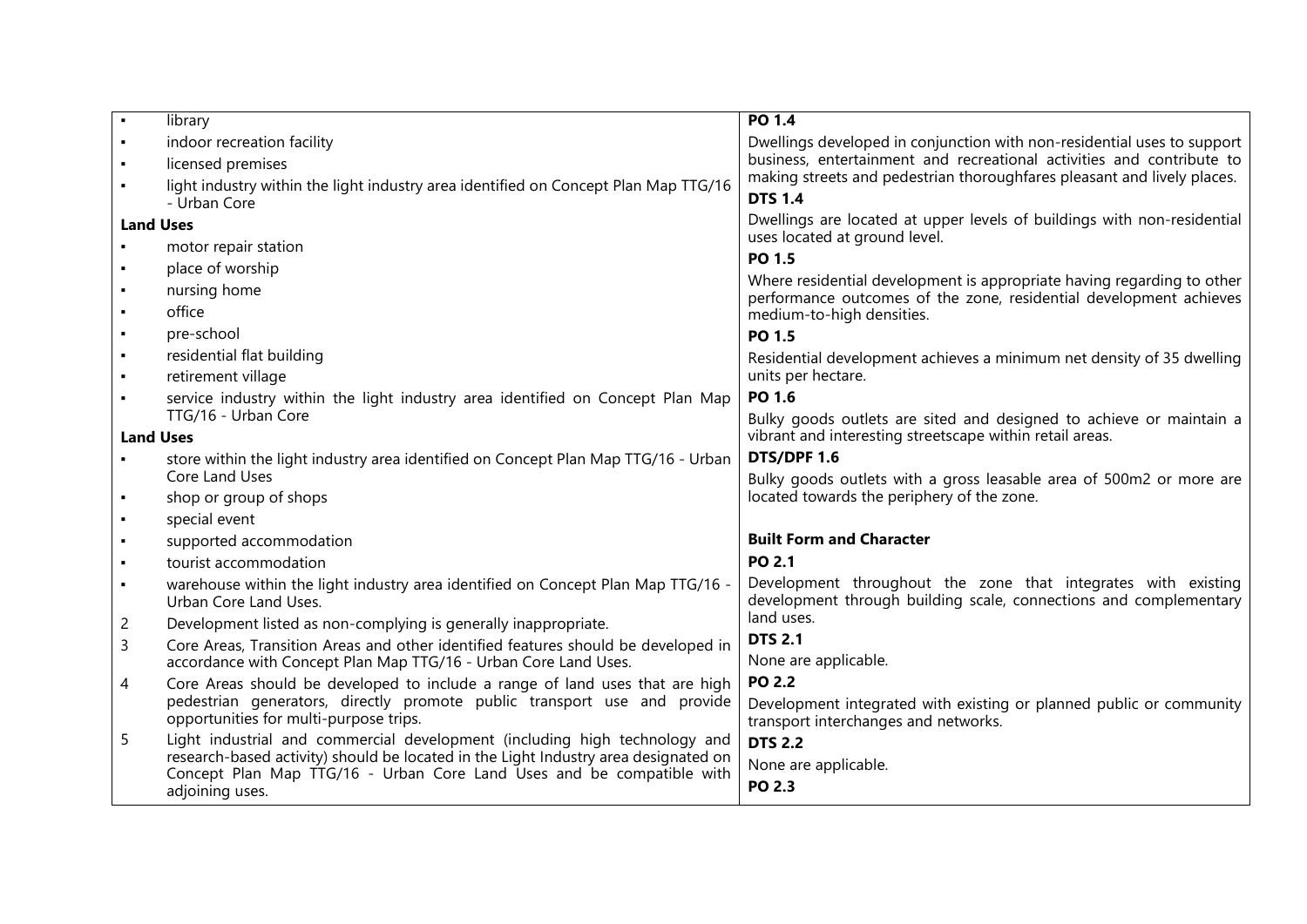| 6              | Core Areas should incorporate integrated public open spaces, sport and recreation<br>facilities, and community areas that act as social hubs for communal activity.           | Buildings are sited and designed to create pedestrian, vehicular, open<br>space and visual linkages between the various built-form elements within                                  |  |  |
|----------------|-------------------------------------------------------------------------------------------------------------------------------------------------------------------------------|-------------------------------------------------------------------------------------------------------------------------------------------------------------------------------------|--|--|
| $\overline{7}$ | Except in Core Areas where a higher intensity of development is envisaged, non-<br>residential development should comprise uses that:                                         | the zone and adjoining main roads and thoroughfares.<br><b>DTS 2.3</b>                                                                                                              |  |  |
|                | encourage walking to local shopping, community services and other activities<br>(a)<br>(b) do not detrimentally impact on the amenity of nearby residents.                    | None are applicable.<br><b>PO 2.4</b>                                                                                                                                               |  |  |
|                |                                                                                                                                                                               | Vehicular access points and car parks are coordinated and consolidated<br>to enable the shared use of parking spaces.                                                               |  |  |
|                |                                                                                                                                                                               | <b>DTS 2.4</b>                                                                                                                                                                      |  |  |
|                |                                                                                                                                                                               | None are applicable.                                                                                                                                                                |  |  |
|                |                                                                                                                                                                               | <b>PO 2.5</b>                                                                                                                                                                       |  |  |
|                |                                                                                                                                                                               | Development promotes the use of pedestrian and cyclist connections to<br>centre facilities and services.                                                                            |  |  |
|                |                                                                                                                                                                               | <b>DTS 2.5</b>                                                                                                                                                                      |  |  |
|                |                                                                                                                                                                               | None are applicable.                                                                                                                                                                |  |  |
|                |                                                                                                                                                                               | PO 2.6                                                                                                                                                                              |  |  |
|                |                                                                                                                                                                               | Buildings and facilities are sited and designed to provide an active<br>frontage to the public realm, contributing to streetscapes and spaces that<br>encourage social interaction. |  |  |
|                |                                                                                                                                                                               | <b>DTS / DPF 2.6</b>                                                                                                                                                                |  |  |
|                |                                                                                                                                                                               | Not less than 50% of the ground floor primary frontage of buildings are<br>visually permeable, transparent or clear glazed.                                                         |  |  |
|                | <b>Form and Character</b>                                                                                                                                                     | <b>Built Form and Character</b>                                                                                                                                                     |  |  |
| 8              | Development should be consistent with the desired character for the zone.                                                                                                     | <b>PO 2.1</b>                                                                                                                                                                       |  |  |
| 9              | Residential development (other than residential development in mixed use<br>buildings), should achieve a minimum net residential site density of 67 dwellings<br>per hectare. | Development throughout the zone that integrates with existing<br>development through building scale, connections and complementary<br>land uses.                                    |  |  |
| 10             | Residential development in a mixed use building should achieve a minimum net                                                                                                  | <b>DTS 2.1</b>                                                                                                                                                                      |  |  |
|                | residential site density of 60 dwellings per hectare.                                                                                                                         | None are applicable.                                                                                                                                                                |  |  |
| 11             | In Transition Areas, development should provide a built form that provides the<br>transition between an intense core of development and neighbouring lower                    | <b>PO 2.2</b>                                                                                                                                                                       |  |  |
|                | intensity development.                                                                                                                                                        | Development integrated with existing or planned public or community                                                                                                                 |  |  |
| 12             | In Transition Areas, buildings should adopt a less commercial appearance by:                                                                                                  | transport interchanges and networks.                                                                                                                                                |  |  |
|                |                                                                                                                                                                               | <b>DTS 2.2</b>                                                                                                                                                                      |  |  |
|                |                                                                                                                                                                               | None are applicable.                                                                                                                                                                |  |  |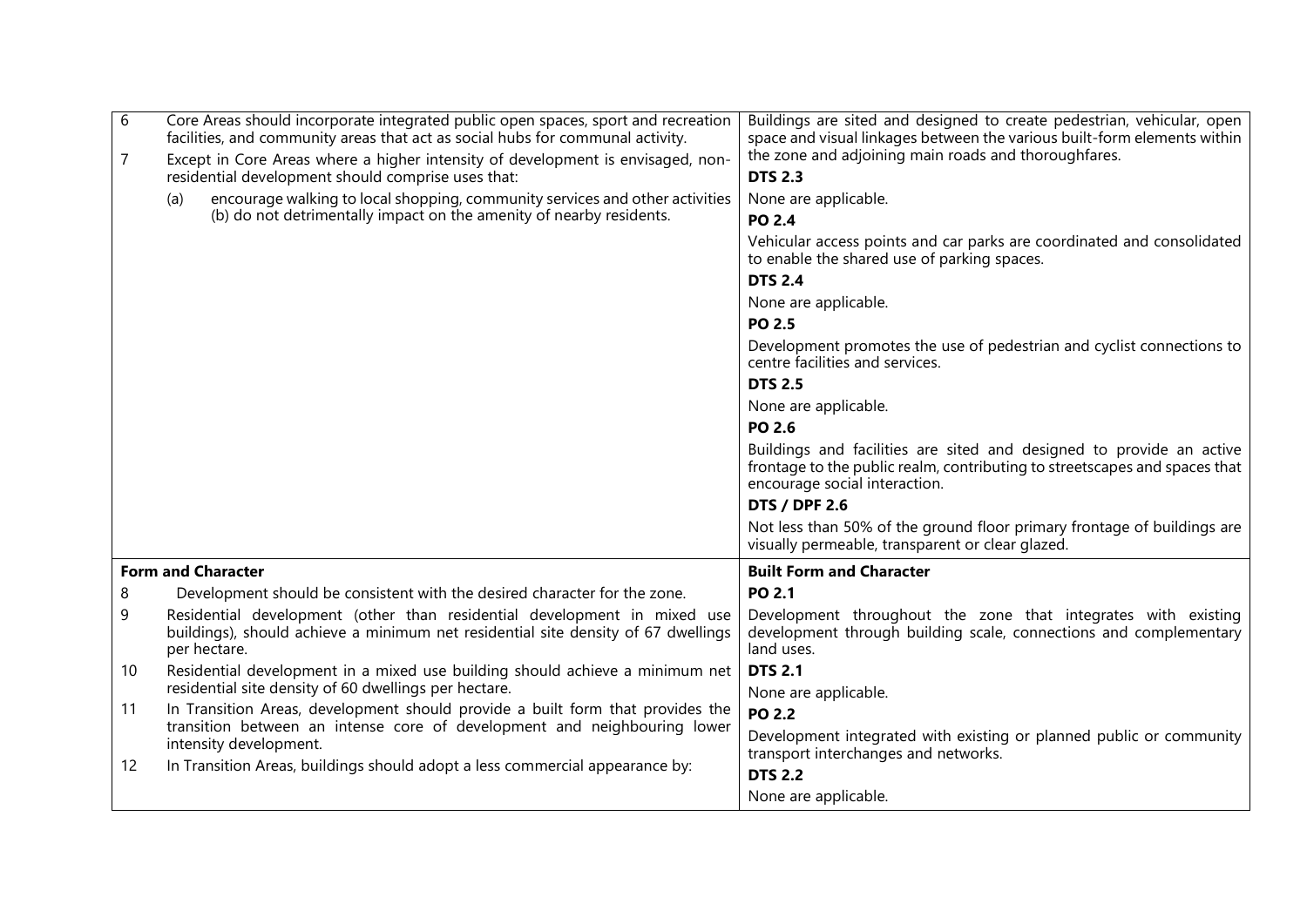|    | (a) | utilising traditional pitched roof forms and materials such as tiles or pre-<br>coloured coated metal sheeting                                                                                                   | PO 2.3                                                                                                                                             |
|----|-----|------------------------------------------------------------------------------------------------------------------------------------------------------------------------------------------------------------------|----------------------------------------------------------------------------------------------------------------------------------------------------|
|    | (b) | utilising traditional materials such as brick, stone or rendered masonry                                                                                                                                         | Buildings are sited and designed to create pedestrian, vehicular, open<br>space and visual linkages between the various built-form elements within |
|    | (c) | designing building facades with a high solid to void ratio reflective of                                                                                                                                         | the zone and adjoining main roads and thoroughfares.                                                                                               |
|    |     | traditional dwelling styles and the surrounding Residential Zone.                                                                                                                                                | <b>DTS 2.3</b>                                                                                                                                     |
|    |     |                                                                                                                                                                                                                  | None are applicable.                                                                                                                               |
|    |     | <b>Design and Appearance</b>                                                                                                                                                                                     | <b>PO 2.4</b>                                                                                                                                      |
| 13 |     | In areas identified as Active frontages on Concept Plan Map TTG/18 - Urban Core<br>Setbacks and Frontages:                                                                                                       | Vehicular access points and car parks are coordinated and consolidated<br>to enable the shared use of parking spaces.                              |
|    | (a) | the ground and first floors of buildings should be built to dimensions                                                                                                                                           | <b>DTS 2.4</b>                                                                                                                                     |
|    |     | including a minimum ceiling height of 4.5 metres to allow for adaptation to<br>a range of land uses including shops, office and residential without the                                                          | None are applicable.                                                                                                                               |
|    |     | need for significant change to the building                                                                                                                                                                      | <b>PO 2.5</b>                                                                                                                                      |
|    | (b) | a minimum of 60 per cent of the ground floor primary frontage of buildings<br>should be visually permeable, transparent or clear glazed to promote active<br>street frontages and maximise passive surveillance. | Development promotes the use of pedestrian and cyclist connections to<br>centre facilities and services.<br><b>DTS 2.5</b>                         |
| 14 |     | Development within gateways illustrated on Concept Plan Map TTG/17 - Urban                                                                                                                                       | None are applicable.                                                                                                                               |
|    |     | Core Movement and Landscaping should:                                                                                                                                                                            | <b>PO 2.6</b>                                                                                                                                      |
|    | (a) | define and create a landmark building which addresses all street frontages<br>by incorporating corner elements such as verandas, balconies and other<br>articulation into the design of the building             | Buildings and facilities are sited and designed to provide an active<br>frontage to the public realm, contributing to streetscapes and spaces that |
|    | (b) | incorporate prominent entrances and/or windows at the apex                                                                                                                                                       | encourage social interaction.                                                                                                                      |
|    | (c) | increase roof articulation, pitch and building height at the corner to<br>emphasise the importance of the street corner                                                                                          | <b>DTS / DPF 2.6</b><br>Not less than 50% of the ground floor primary frontage of buildings are                                                    |
|    | (d) | projecting corner elements forward or incorporating entries and forecourts<br>with public art and landscaping                                                                                                    | visually permeable, transparent or clear glazed.                                                                                                   |
|    | (e) | reveal attractive interior spaces and activities through atriums, grand entries<br>and large windows                                                                                                             |                                                                                                                                                    |
|    | (f) | highlight key building corners and road intersections through varying<br>building heights, changes in façade planes, awnings, canopies, signs and<br>pedestrian entrances.                                       |                                                                                                                                                    |
| 15 |     | Except in Core Areas as identified on Concept Plan Map TTG/16 - Urban Core Land<br>Uses, development of three or more storeys in height should ensure that:                                                      |                                                                                                                                                    |
|    | (a) | north-facing windows to habitable rooms of existing dwelling(s) on the same<br>allotment receive at least 3 hours of direct sunlight over a portion of their<br>surface between 9.00 am and 3.00 pm on 21 June   |                                                                                                                                                    |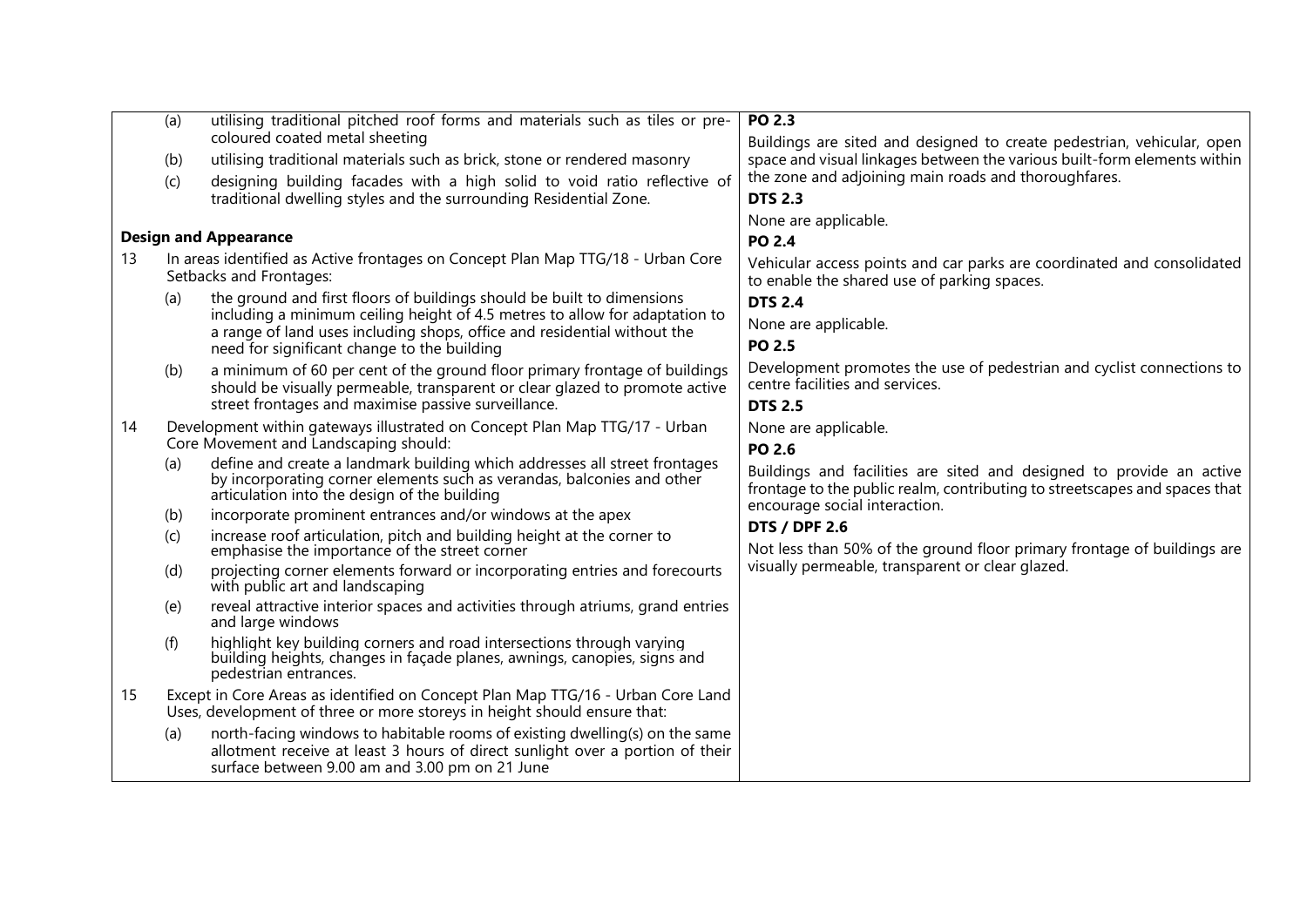|    | ground level open space of existing buildings receives direct sunlight for a<br>(b)<br>minimum of 2 hours between 9.00 am and 3.00 pm on 21 June to at least the<br>smaller of the following: |                                                                                                                                                                                                                                                                                                                                            |
|----|-----------------------------------------------------------------------------------------------------------------------------------------------------------------------------------------------|--------------------------------------------------------------------------------------------------------------------------------------------------------------------------------------------------------------------------------------------------------------------------------------------------------------------------------------------|
|    | half of the existing ground level open space<br>(i)                                                                                                                                           |                                                                                                                                                                                                                                                                                                                                            |
|    | 35 square metres of the existing ground level open space (with at least<br>(ii)<br>one of the area's dimensions measuring 2.5 metres).                                                        |                                                                                                                                                                                                                                                                                                                                            |
| 16 | Buildings should address key streetscapes and the key pedestrian network<br>illustrated on Concept Plan Map TTG/17 - Urban Core Movement and Landscaping<br>and the 'Bike Direct' network.    |                                                                                                                                                                                                                                                                                                                                            |
| 17 | Masonry fences should be no more than 1.2 metres in height to maintain sight lines<br>between buildings and the street and to improve safety through passive<br>surveillance.                 |                                                                                                                                                                                                                                                                                                                                            |
| 18 | Buildings should predominantly provide vehicle access via a side street or rear lane<br>access way.                                                                                           |                                                                                                                                                                                                                                                                                                                                            |
| 19 | Side streets and rear lane access ways should be designed to:                                                                                                                                 |                                                                                                                                                                                                                                                                                                                                            |
|    | provide space between buildings to create a more interesting public realm,<br>(a)<br>and allow for landscaping, lighting, vehicles and pedestrian movement                                    |                                                                                                                                                                                                                                                                                                                                            |
|    | achieve active frontages at a lower intensity than the primary street frontage<br>(b)                                                                                                         |                                                                                                                                                                                                                                                                                                                                            |
|    | provide access for servicing residential and commercial development<br>(c)<br>including waste collection vehicles and delivery vehicles.                                                      |                                                                                                                                                                                                                                                                                                                                            |
|    | <b>Transportation and Access</b>                                                                                                                                                              |                                                                                                                                                                                                                                                                                                                                            |
| 29 | Pedestrian connections should be established in accordance with Concept Plan Map<br>TTG/17 - Urban Core Movement and Landscaping.                                                             |                                                                                                                                                                                                                                                                                                                                            |
|    | <b>Building Envelope</b>                                                                                                                                                                      | <b>Building height and setbacks</b>                                                                                                                                                                                                                                                                                                        |
|    | <b>Building Height</b>                                                                                                                                                                        | PO 3.1                                                                                                                                                                                                                                                                                                                                     |
| 20 | Except where airport building height restrictions prevail, building heights (excluding<br>any rooftop located mechanical plant or equipment) should be consistent with                        | Medium rise development, with the highest intensity of built form at the<br>centre of the zone, and lower scale at the peripheral zone interface.                                                                                                                                                                                          |
|    | Concept Plan Map TTG/15 - Urban Core Building Heights.                                                                                                                                        | DTS/DPF 3.1                                                                                                                                                                                                                                                                                                                                |
|    | <b>Setbacks from the Primary Road Frontage</b>                                                                                                                                                | Building height is not greater than any maximum, or less than any<br>minimum, specified in the Maximum Building Height Levels Technical and<br>Numeric Variation Overlay, the Maximum Building Height Metres<br>Technical and Numeric Variation Overlay, or the Minimum Building<br>Height Levels Technical and Numeric Variation Overlay. |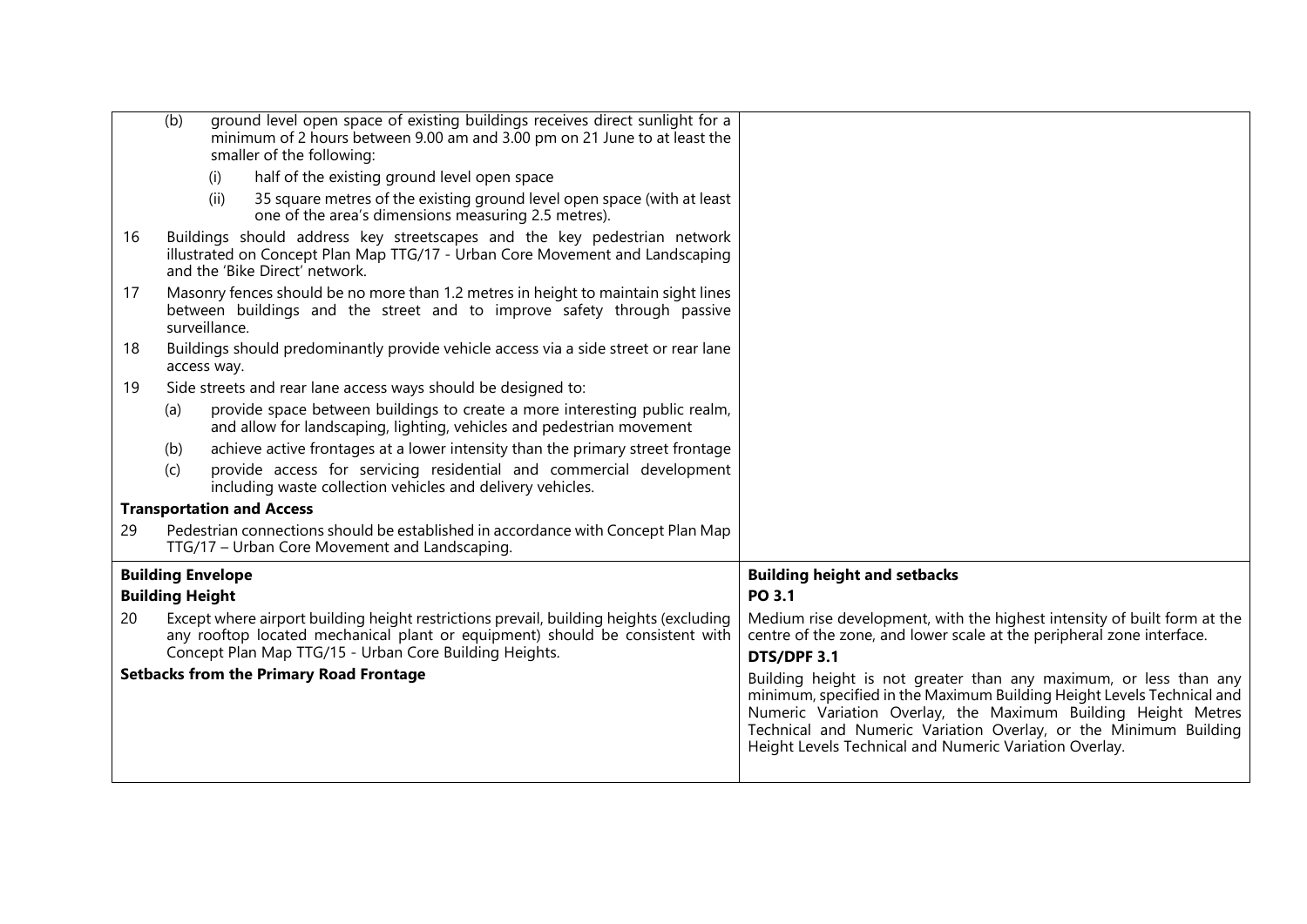| 21                                                                       | Buildings (excluding verandas, porticos and the like) should be set back from the<br>primary road frontage in accordance with the following parameters: | $\ddot{\phantom{0}}$                                                                                  |
|--------------------------------------------------------------------------|---------------------------------------------------------------------------------------------------------------------------------------------------------|-------------------------------------------------------------------------------------------------------|
| Area                                                                     | Minimum setback from side boundaries                                                                                                                    |                                                                                                       |
| Arterial roads and key streetscapes                                      | As illustrated on Concept Plan Map TTG/18 - Urban Core<br><b>Setbacks and Frontages</b>                                                                 | reviewed on 12/12/2019                                                                                |
| All other primary street frontages                                       | 3 metres                                                                                                                                                |                                                                                                       |
| <b>Setbacks from side boundaries</b><br>22                               | Buildings (excluding verandas, porticos and the like) should be set back from side                                                                      | LEGEND<br>on residential<br><b>BUILDING ENVELOPE</b><br>45° PLANE<br>BUILDING<br>HEIGHT ON<br>PRIMARY |
| boundaries in accordance with the following parameters:                  |                                                                                                                                                         | FROM THE<br>BOUNDARY<br>NEAREST<br>SPECIFIED II<br>CONCEPT PLA                                        |
| <b>Designated area</b>                                                   | Minimum setback from side boundaries                                                                                                                    | RESIDENTIAL<br>ALLOTMENT<br>BOUNDARY<br>IN ADJOINING<br>vided by a 45<br>natural ground               |
| <b>Main Street Policy Area 10</b>                                        | No minimum                                                                                                                                              | :ment within a                                                                                        |
| Core Area                                                                | No minimum                                                                                                                                              | I (except where                                                                                       |
| Transition Area (except where Main Street<br>Policy Area 10 applies)     | 0 metres (1 storey) for a maximum length of 10 metres<br>1 metre (2 storey component)                                                                   | DPF 3.3 will<br>$\eta$ :                                                                              |
|                                                                          | 2 metres (3 storey component)                                                                                                                           | LEGEND                                                                                                |
|                                                                          | 3 metres (components 4 storey and above)                                                                                                                | <b>BUTLODIG ENVELOPE</b>                                                                              |
| Any area not designated by the above                                     | No minimum                                                                                                                                              | SOUTHERN<br><b>NORTH</b><br>30 <sup>0</sup> PLANE<br>BOUNDARY<br>ent within a<br>FROM TH              |
| <b>Other Setbacks</b><br>23<br>accordance with the following parameters: | Buildings (excluding verandas, porticos and the like) should be set back in                                                                             | BOUNDAR!<br>residential<br>3.0 <sub>m</sub><br>2 STORE<br>in a building                               |
| <b>Designated area</b>                                                   | <b>Setback parameter</b>                                                                                                                                | NATURAL GROUND LEVEL<br>ured from a                                                                   |
| Minimum setback from secondary road frontage:                            |                                                                                                                                                         | oundary, as                                                                                           |
| <b>Main Street Policy Area 10</b>                                        | No minimum                                                                                                                                              |                                                                                                       |
| Core Area                                                                | No minimum                                                                                                                                              |                                                                                                       |
| <b>Transition Area</b>                                                   | 0.9 metres                                                                                                                                              |                                                                                                       |
| Minimum setback from a rear access way                                   | No minimum where the access way is 6.5 metres or<br>more                                                                                                |                                                                                                       |
| Minimum setback from the rear allotment<br>boundary                      | 0 metres except at interface locations illustrated on<br>Concept Plan Map TTG/16 - Urban Core Land Uses                                                 |                                                                                                       |
|                                                                          | 3 metres at interface locations illustrated on Concept<br>Plan Map TTG/16 - Urban Core Land Uses                                                        |                                                                                                       |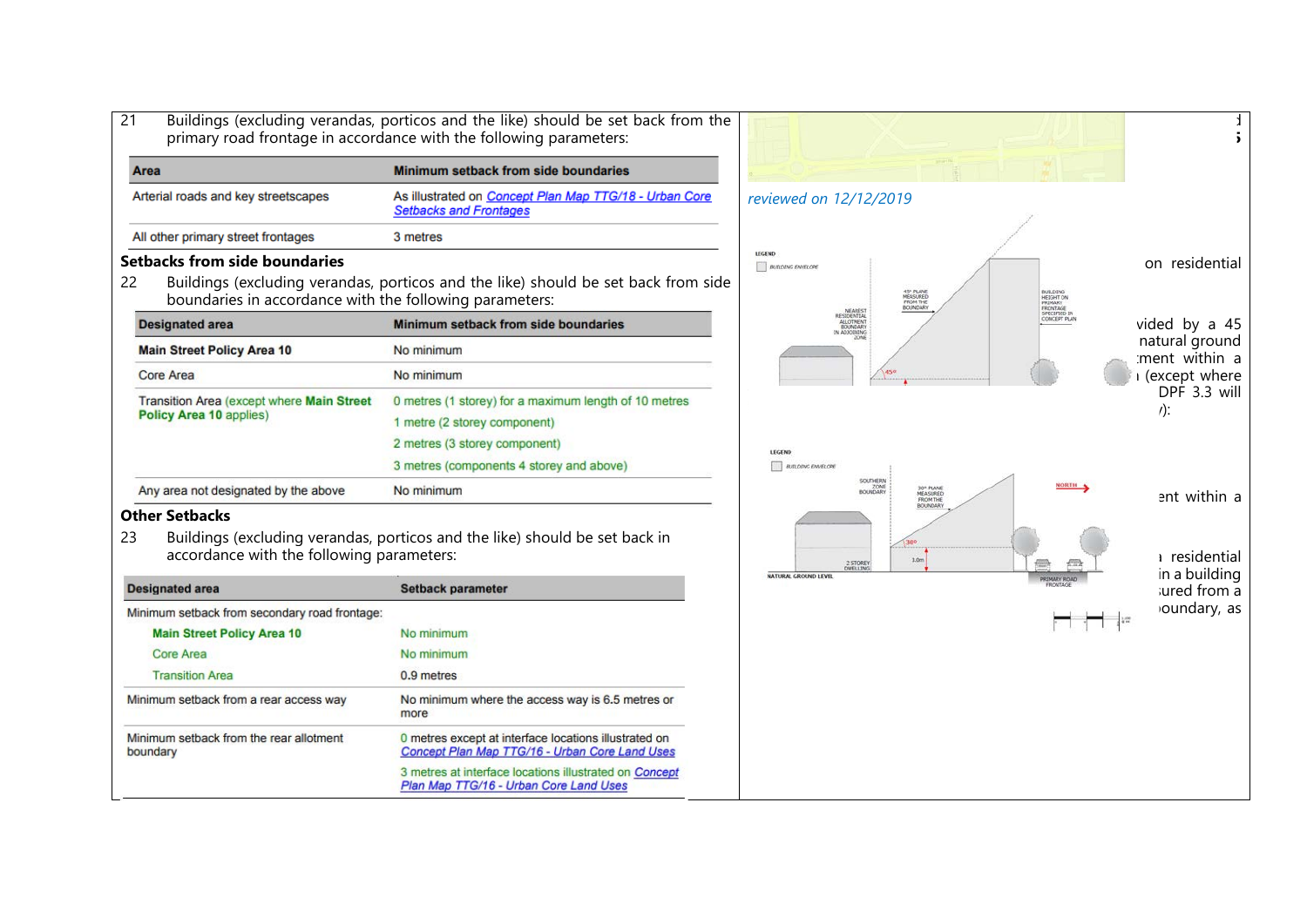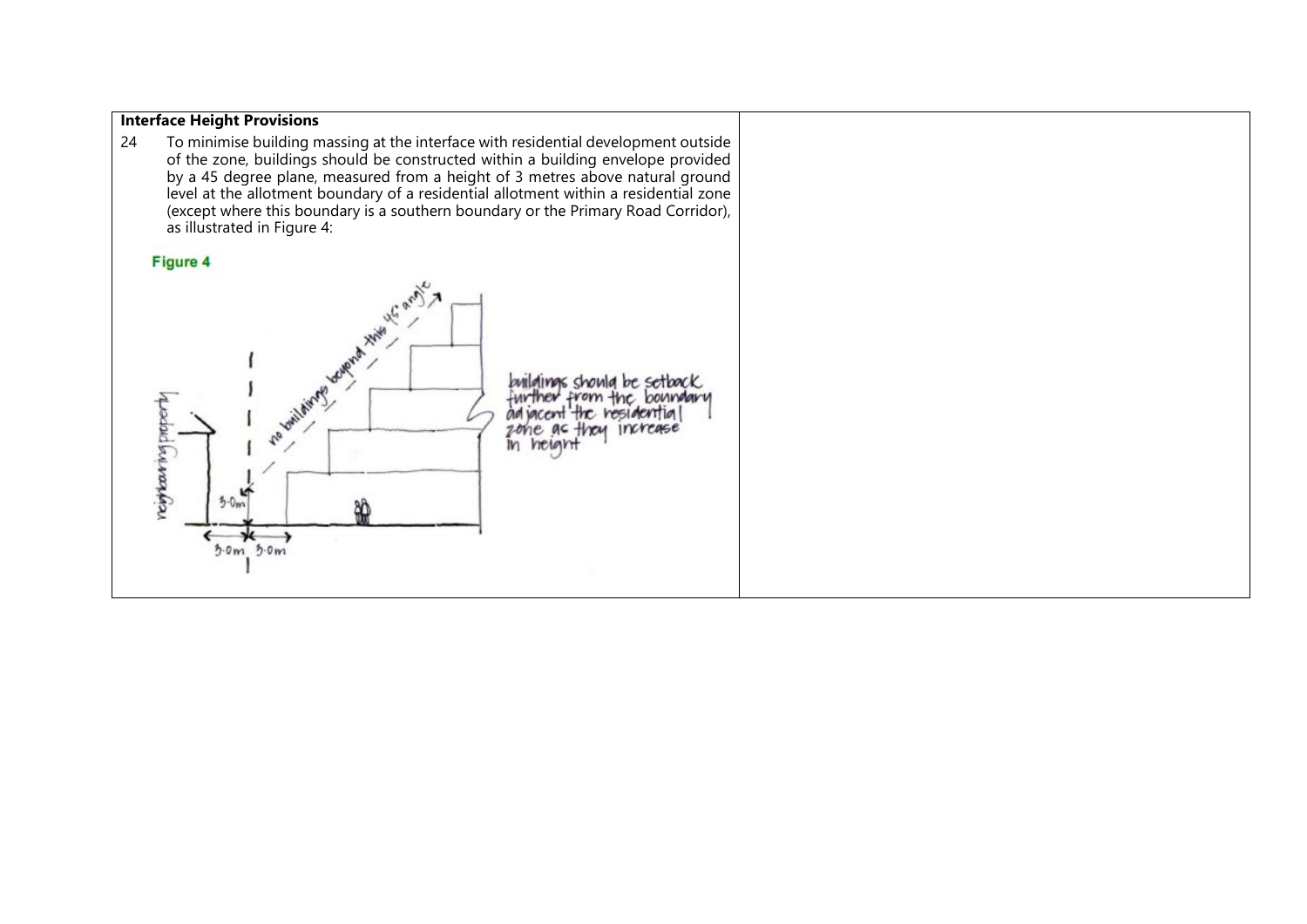| To minimise overshadowing of sensitive development outside of the zone, buildings<br>should be constructed within a building envelope provided by a 30-degree plane grading<br>north, measured from a height of 3 metres above natural ground level at the southern<br>zone boundary (Figure 5):<br><b>Figure 5</b> |                                                                                                                                                                   |  |
|---------------------------------------------------------------------------------------------------------------------------------------------------------------------------------------------------------------------------------------------------------------------------------------------------------------------|-------------------------------------------------------------------------------------------------------------------------------------------------------------------|--|
| no beyond this 30° ang<br>avilolimos shoulo be setbock<br>from the boundary<br>contention<br>In herar<br>3.0m<br>$5.0m_1 5.0m$                                                                                                                                                                                      |                                                                                                                                                                   |  |
| N/A. There are no Advertisement and Concept Plans provision statements in District                                                                                                                                                                                                                                  | <b>Advertisements</b>                                                                                                                                             |  |
| Centre Zone policy.                                                                                                                                                                                                                                                                                                 | PO 5.1                                                                                                                                                            |  |
|                                                                                                                                                                                                                                                                                                                     | Freestanding advertisements that identify the associated business<br>without creating a visually dominant element within the locality.                            |  |
|                                                                                                                                                                                                                                                                                                                     | <b>DTS 5.1</b>                                                                                                                                                    |  |
|                                                                                                                                                                                                                                                                                                                     | Freestanding advertisements that:                                                                                                                                 |  |
|                                                                                                                                                                                                                                                                                                                     | (f) do not exceed 10m in height; and                                                                                                                              |  |
|                                                                                                                                                                                                                                                                                                                     | (q) do not have a sign face that exceeds 8m2 per side.                                                                                                            |  |
|                                                                                                                                                                                                                                                                                                                     | <b>Concept Plans</b>                                                                                                                                              |  |
|                                                                                                                                                                                                                                                                                                                     | PO 7.1                                                                                                                                                            |  |
|                                                                                                                                                                                                                                                                                                                     | Development is compatible with the outcomes sought by any relevant<br>Concept Plan contained within the Concept Plans Technical and Numeric<br>Variation Overlay. |  |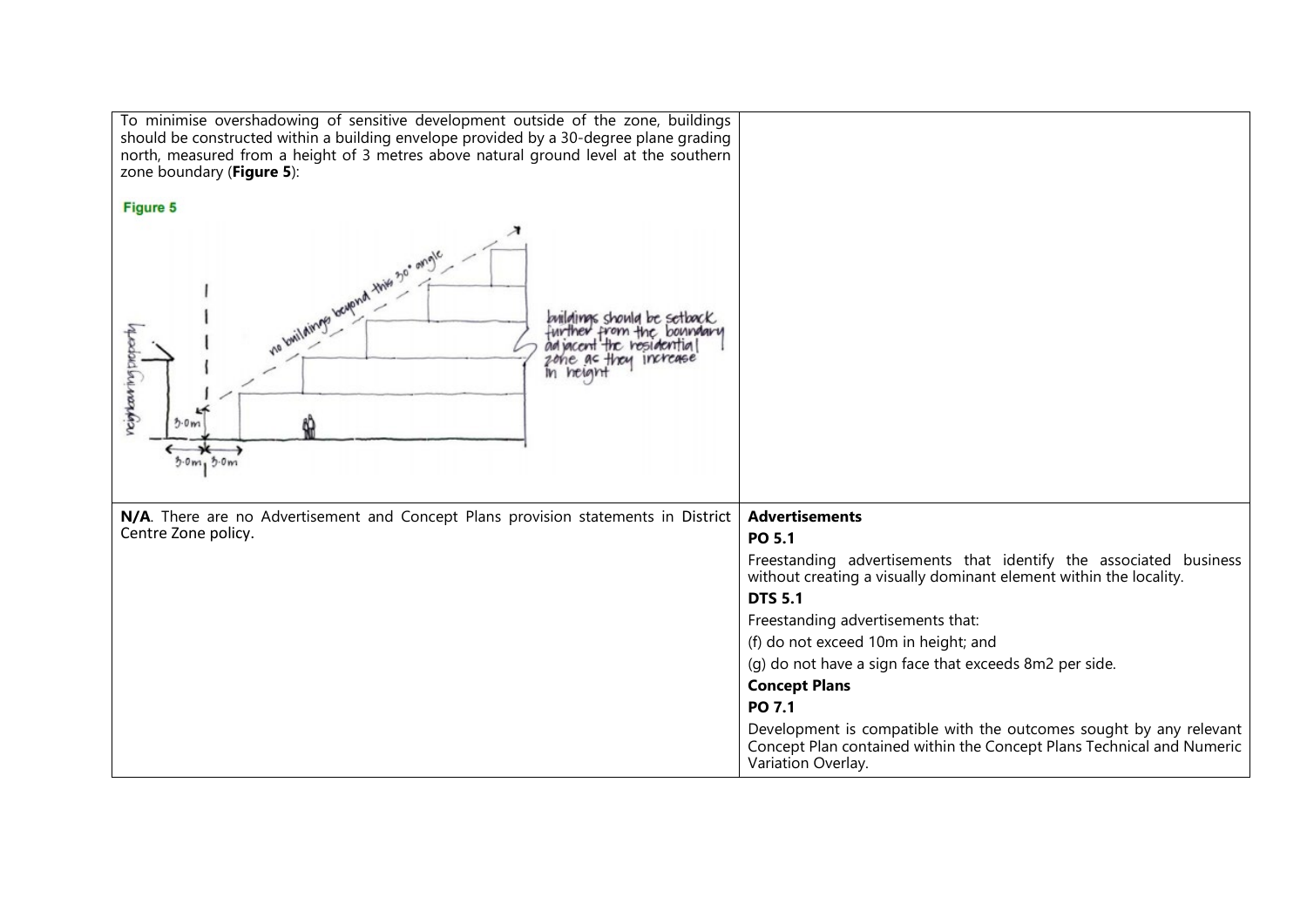| <b>Vehicle Parking</b>                                                                                                                                                                                                                                                       |                                                                                                                                                        |                                                                     | <b>Vehicle parking</b>                                                                                                                                                                                                 |                      |                                                                                                                                                                        |                                                           |                                                                       |                               |
|------------------------------------------------------------------------------------------------------------------------------------------------------------------------------------------------------------------------------------------------------------------------------|--------------------------------------------------------------------------------------------------------------------------------------------------------|---------------------------------------------------------------------|------------------------------------------------------------------------------------------------------------------------------------------------------------------------------------------------------------------------|----------------------|------------------------------------------------------------------------------------------------------------------------------------------------------------------------|-----------------------------------------------------------|-----------------------------------------------------------------------|-------------------------------|
| 26                                                                                                                                                                                                                                                                           | Vehicle parking should be provided in accordance with the rates set out in Table                                                                       |                                                                     |                                                                                                                                                                                                                        | PO 6.1               |                                                                                                                                                                        |                                                           |                                                                       |                               |
|                                                                                                                                                                                                                                                                              | TTG/2 - Off Street Vehicle Parking Requirements or Table TTG/2A - Off Street<br>Vehicle Parking Requirements for Designated Areas (whichever applies). |                                                                     |                                                                                                                                                                                                                        |                      | Vehicle parking areas are sited and designed to minimise visual<br>dominance when viewed from the public realm.                                                        |                                                           |                                                                       |                               |
|                                                                                                                                                                                                                                                                              |                                                                                                                                                        |                                                                     |                                                                                                                                                                                                                        |                      | PO 6.1                                                                                                                                                                 |                                                           |                                                                       |                               |
|                                                                                                                                                                                                                                                                              |                                                                                                                                                        | TABLE : Non-residential development excluding tourist accommodation |                                                                                                                                                                                                                        |                      | Vehicle parking areas are sited above or below street level, in decked or<br>basement parking.<br>Note: There are no vehicle parking rates int the Urban Activity Zone |                                                           |                                                                       |                               |
|                                                                                                                                                                                                                                                                              | <b>Designated Area</b>                                                                                                                                 | <b>Conditions</b>                                                   |                                                                                                                                                                                                                        |                      |                                                                                                                                                                        |                                                           |                                                                       |                               |
|                                                                                                                                                                                                                                                                              | <b>Urban Core Zone</b>                                                                                                                                 | <b>None</b>                                                         |                                                                                                                                                                                                                        |                      | provision.                                                                                                                                                             |                                                           |                                                                       |                               |
|                                                                                                                                                                                                                                                                              |                                                                                                                                                        |                                                                     |                                                                                                                                                                                                                        |                      |                                                                                                                                                                        |                                                           | Reference is made to the General Development Policies (Part 4)        |                               |
|                                                                                                                                                                                                                                                                              | <b>Location of development</b>                                                                                                                         | <b>Desired minimum number of</b><br>vehicle parking spaces          | <b>Maximum number of vehicle</b><br>parking spaces                                                                                                                                                                     |                      | Transport, Access and Parking [Vehicle Parking Rates] DTS/DPF 5.1<br>DTS/DPF 5.1                                                                                       |                                                           |                                                                       |                               |
| All Designated Areas (unless<br>3 spaces per 100 square metres of<br>6 spaces per 100 square metres of<br>otherwise stated)<br>gross leasable floor area<br>gross leasable floor area                                                                                        |                                                                                                                                                        |                                                                     | Development provides a number of car parking spaces on-site at a rate<br>no less than the amount calculated using Transport, Access and Parking<br>Table 1 - General Off-Street Car Parking Requirements or Transport, |                      |                                                                                                                                                                        |                                                           |                                                                       |                               |
|                                                                                                                                                                                                                                                                              |                                                                                                                                                        |                                                                     | Access and Parking Table 2 - Off-Street Vehicle Parking Requirements in<br>Designated Areas, whichever is relevant.                                                                                                    |                      |                                                                                                                                                                        |                                                           |                                                                       |                               |
|                                                                                                                                                                                                                                                                              |                                                                                                                                                        |                                                                     |                                                                                                                                                                                                                        |                      |                                                                                                                                                                        |                                                           | Table 2 – Off-Street Vehicle Parking Requirements in Designated Areas |                               |
|                                                                                                                                                                                                                                                                              |                                                                                                                                                        |                                                                     |                                                                                                                                                                                                                        |                      | Class of<br>Development                                                                                                                                                | Minimum<br>number                                         | Maximum<br>number                                                     | Designated<br>Areas           |
|                                                                                                                                                                                                                                                                              |                                                                                                                                                        |                                                                     |                                                                                                                                                                                                                        |                      |                                                                                                                                                                        | of spaces                                                 | of spaces                                                             |                               |
|                                                                                                                                                                                                                                                                              |                                                                                                                                                        |                                                                     |                                                                                                                                                                                                                        |                      | Non-residential<br>Development<br>excluding<br>tourist<br>accommodation                                                                                                | 3 spaces per<br>100m2 of<br>gross leasable<br>floor area. | 5 spaces per<br>100m2 of<br>gross leasable<br>floor area.             | Urban Activity<br>Centre Zone |
|                                                                                                                                                                                                                                                                              | <b>Land Division</b>                                                                                                                                   |                                                                     |                                                                                                                                                                                                                        |                      | <b>Land Division</b>                                                                                                                                                   |                                                           |                                                                       |                               |
| 27<br>A traditional street grid pattern should be reinforced in any comprehensive<br>development of areas for mixed use activity to maintain clear sightlines and<br>ensure maximum connectivity.<br>Wherever practicable, land division and site amalgamation should:<br>28 |                                                                                                                                                        |                                                                     | PO 4.1<br>Land division that creates allotments that vary in size and are suitable for<br>a variety of business and community facilities.<br><b>DTS 4.1</b>                                                            |                      |                                                                                                                                                                        |                                                           |                                                                       |                               |
|                                                                                                                                                                                                                                                                              |                                                                                                                                                        |                                                                     |                                                                                                                                                                                                                        |                      |                                                                                                                                                                        |                                                           |                                                                       |                               |
|                                                                                                                                                                                                                                                                              | create allotments that vary in size and are suitable for a variety of residential<br>(a)<br>and commercial uses                                        |                                                                     |                                                                                                                                                                                                                        | None are applicable. |                                                                                                                                                                        |                                                           |                                                                       |                               |
|                                                                                                                                                                                                                                                                              | (b)                                                                                                                                                    |                                                                     | improve the level of integration associated with the design and layout of<br>buildings, vehicle parking areas, access points and landscaping treatments                                                                |                      |                                                                                                                                                                        |                                                           |                                                                       |                               |